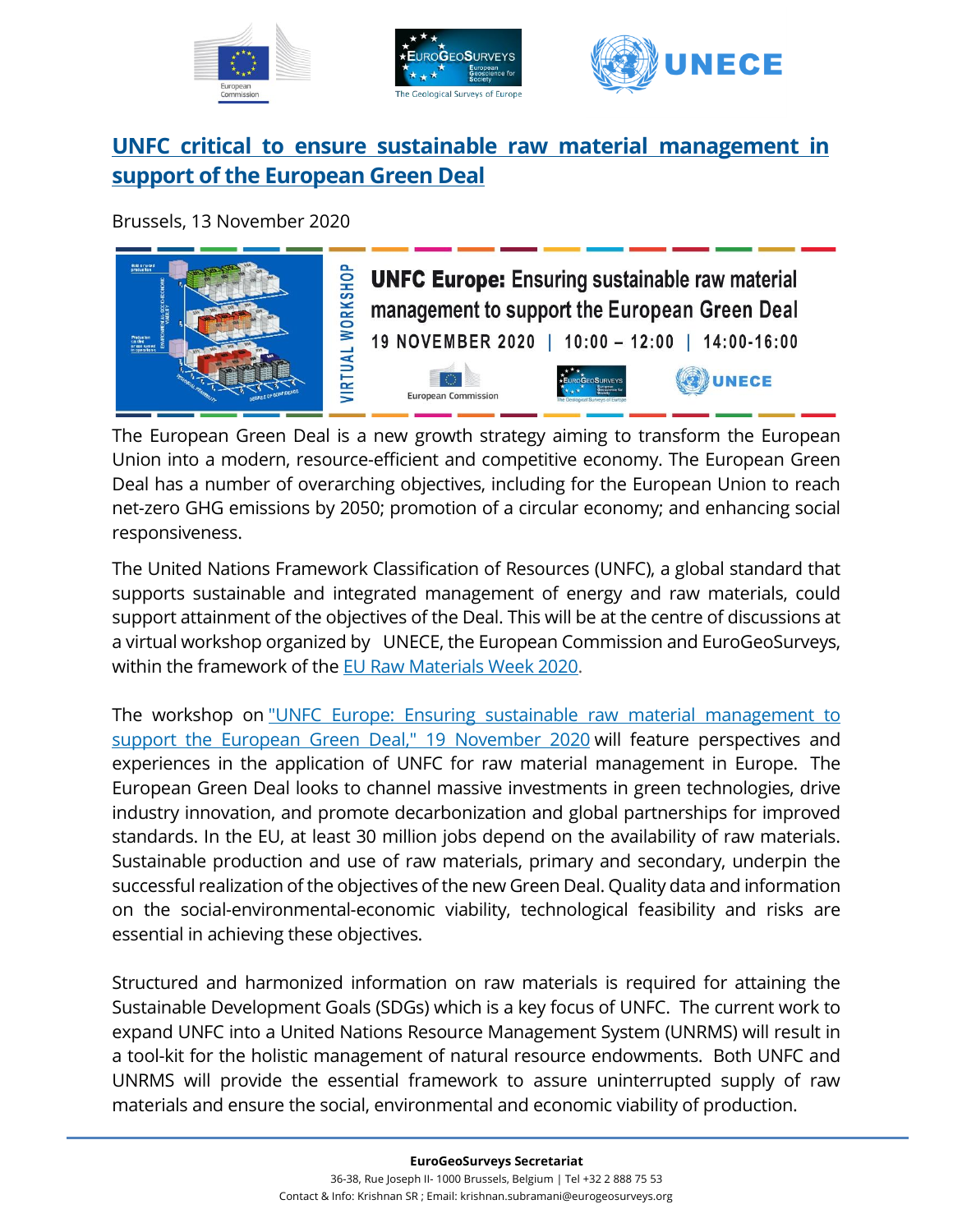





Mining and processing of raw materials involve activities from exploration to final site remediation, such that could span several decades, or even a century or more in some cases. Several players such as national geological surveys, mining and processing companies, environmental management companies, investors and trading companies should work together to achieve sustainable production. The aspirations of the European Green Deal call for minimal impact on the environmental, net-zero carbon emissions and zero wastes. The need to move to a circular economy is vital to achieving these objectives. Such a vision only be realized with a long-term, integrated view of the mining lifecycle, which is provided by UNFC and UNRMS.

The European vision for raw materials involves primary production, use of secondary raw materials through recycling and reuse and global sourcing. Europe, apart from being a major consumer of raw materials, is also a significant mining and processing technology provider and a centre for innovation. UNFC and UNRMS help in focusing on the long-term requirements of sustainable mining and processing, which then becomes the focus of innovative technology development. Energy and resource-efficient raw material production technologies are essential to achieving the objectives of the European Green Deal and SDGs. Recently, the European [Commission](https://www.unece.org/info/media/presscurrent-press-h/sustainable-energy/2019/as-europe-races-ahead-with-electric-vehicles-un-framework-helps-manage-critical-raw-materials-for-batteries/doc.html) used UNFC to compare and consolidate [information](https://www.unece.org/info/media/presscurrent-press-h/sustainable-energy/2019/as-europe-races-ahead-with-electric-vehicles-un-framework-helps-manage-critical-raw-materials-for-batteries/doc.html) in a European battery raw materials inventory. Many of the raw materials needed for electric vehicle batteries and other green applications are present in polymetallic deposits identified across Europe.

The workshop will include a high-level policy panel that will focus on the vision and strategy for sustainable raw material management. A second session will feature expert insights and case studies on the application of UNFC for raw material resource assessment and management.

## **Note to editors**

## *About UNFC*

UNFC and UNRMS, flagship projects of UNECE, together offer a global tool for understanding and managing the resource base of energy and raw materials. UNFC and UNRMS apply to primary raw material and energy sources such as minerals, petroleum, coal, as well as renewable energies such as bioenergy, geothermal, solar, wind and hydropower. UNFC offers a common framework that allows countries and companies to manage how the required energy and raw materials could be assured sustainably. For further information on UNFC, UNRMS and the UNECE Expert Group on Resource Management that oversees development and implementation of UNFC visit: <https://www.unece.org/energy/se/reserves.html>